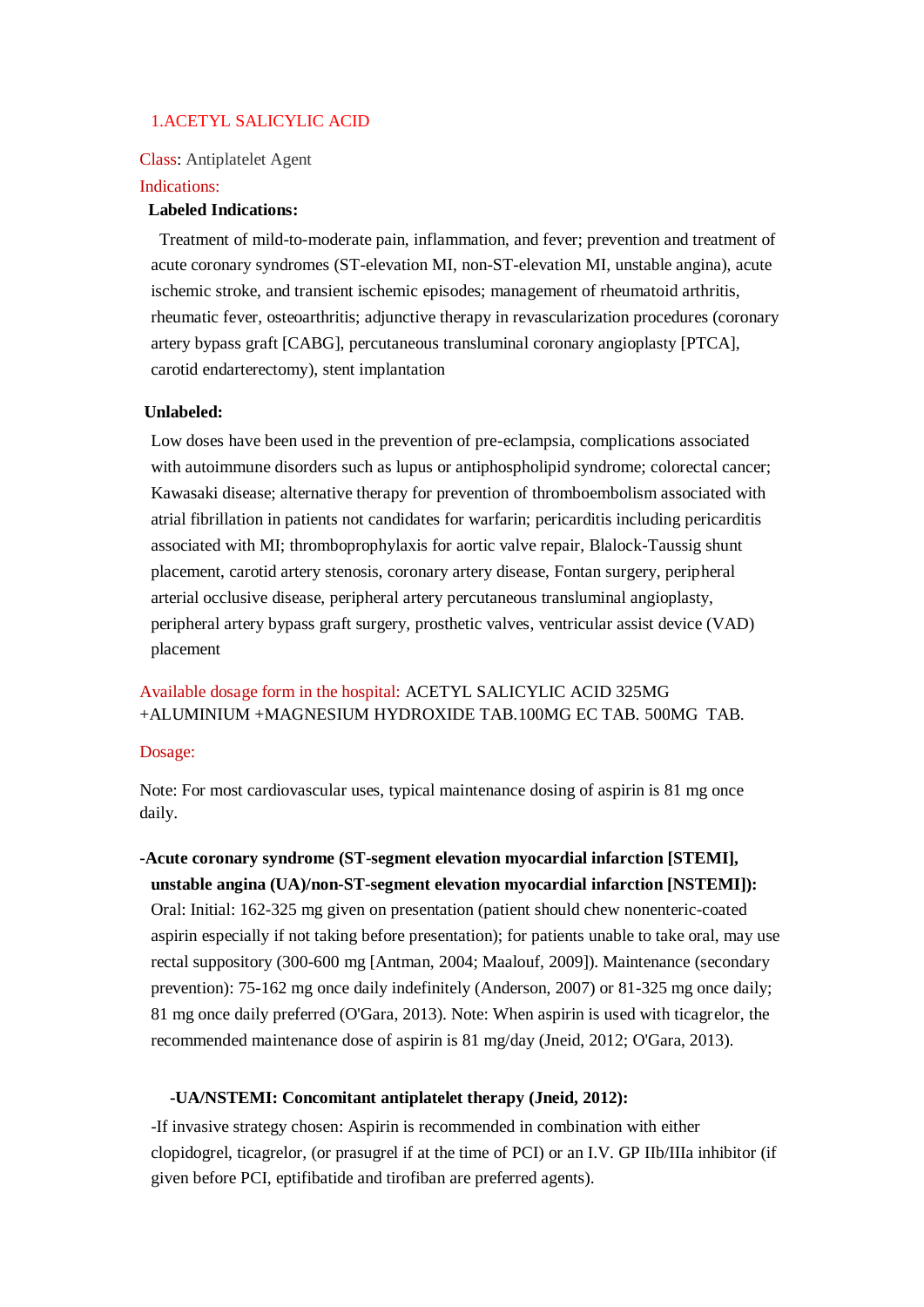-If noninvasive strategy chosen: Aspirin is recommended in combination with clopidogrel or ticagrelor.

### **-Analgesic and antipyretic:**

Oral: 325-650 mg every 4-6 hours up to 4  $g/day$ Rectal: 300-600 mg every 4-6 hours up to 4 g/day

#### **-Anti-inflammatory:**

Oral: Initial: 2.4-3.6 g/day in divided doses; usual maintenance: 3.6-5.4 g/day; monitor serum concentrations.

**-Aortic valve repair (unlabeled use):** Oral: 50-100 mg once daily (Guyatt, 2012)

**-Atrial fibrillation (in patients not candidates for oral anticoagulation or at low risk of ischemic stroke) (unlabeled use):** Oral: 75-325 mg once daily (Furie, 2011; Fuster, 2006). Note: Combination therapy with clopidogrel has been suggested over aspirin alone for those patients who are unsuitable for or choose not to take oral anticoagulant for reasons other than concerns for bleeding (Guyatt, 2012).

As an alternative to adjusted-dose warfarin in patients with atrial fibrillation and mitral stenosis: 75-325 mg once daily with (preferred) or without clopidogrel (Guyatt, 2012)

**-CABG:** Oral: 100-325 mg once daily initiated either preoperatively or within 6 hours postoperatively; continue indefinitely (Hillis, 2011)

**-Carotid artery stenosis (unlabeled use):** Oral: 75-100 mg once daily. Note: When symptomatic (including recent carotid endarterectomy), the use of clopidogrel or aspirin/extended-release dipyridamole has been suggested over aspirin alone (Guyatt, 2012).

**-Coronary artery disease (CAD), established:** Oral: 75-100 mg once daily (Guyatt, 2012)

**-PCI:** Oral:

 -Non-emergent PCI: Preprocedure: 81-325 mg (325 mg [nonenteric coated] in aspirinnaive patients) starting at least 2 hours (preferably 24 hours) before procedure. Postprocedure: 81 mg once daily continued indefinitely (in combination with a  $P2Y_{12}$ ) inhibitor [eg, clopidogrel, prasugrel, ticagrelor] up to 12 months) (Levine, 2011)

 -Primary PCI: Preprocedure: 162-325 mg as early as possible prior to procedure; 325 mg preferred followed by a maintenance dose of 81 mg once daily even when a stent is deployed (O'Gara, 2013).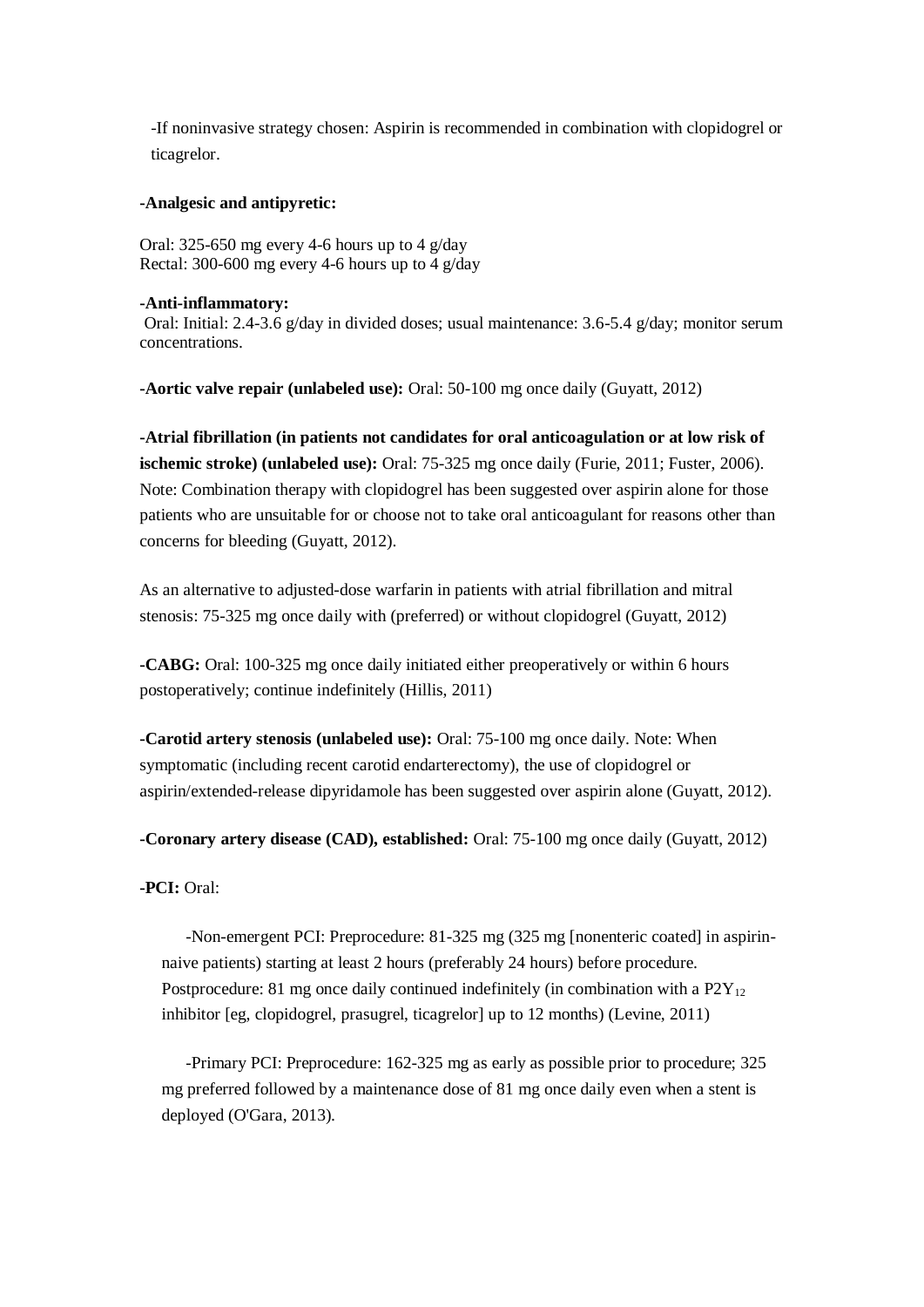Alternatively, in patients who have undergone elective PCI with either bare metal or drug-eluting stent placement: The American College of Chest Physicians recommends the use of 75-325 mg once daily (in combination with clopidogrel) for 1 month (BMS) or 3-6 months (dependent upon DES type) followed by 75-100 mg once daily (in combination with clopidogrel) for up to12 months. For patients who underwent PCI but did not have stent placement, 75-325 mg once daily (in combination with clopidogrel) for 1 month is recommended. In either case, single antiplatelet therapy (either aspirin or clopidogrel) is recommended indefinitely (Guyatt, 2012).

**-Pericarditis (unlabeled use):** Oral: Initial: 2.4-3.6 g daily in 3-4 divided doses; usual maintenance: 3.6-5.4 g daily in divided doses; gradually taper over 2- to 3-week period as appropriate (Imazio, 2004; Imazio, 2009). In the treatment of postmyocardial infarction pericarditis, an initial dose of 650 mg 4 times daily increased to 975 mg 4 times daily if necessary (after 24 hours) has been used (Berman, 1981; O'Gara, 2013).

**-Peripheral arterial disease (unlabeled use):** Oral: 75-100 mg once daily (Guyatt, 2012) or 75-325 mg once daily; may use in conjunction with clopidogrel in those who are not at an increased risk of bleeding but are of high cardiovascular risk. Note: These recommendations also pertain to those with intermittent claudication or critical limb ischemia, prior lower extremity revascularization, or prior amputation for lower extremity ischemia (Rooke, 2011).

**-Peripheral artery percutaneous transluminal angioplasty (with or without stenting) or peripheral artery bypass graft surgery, postprocedure (unlabeled use):** Oral: 75-100 mg once daily (Guyatt, 2012). Note: For below-knee bypass graft surgery with prosthetic grafts, combine with clopidogrel (Guyatt, 2012).

**-Pre-eclampsia prevention (women at risk) (unlabeled use):** Oral: 75-100 mg once daily starting in the second trimester (Guyatt, 2012)

#### **-Primary prevention:** Oral:

 -American College of Cardiology/American Heart Association: Prevention of myocardial infarction: 75-162 mg once daily. Note: Patients are most likely to benefit if their 10-year coronary heart disease risk is  $\geq 6\%$  (Antman, 2004).

 -American College of Chest Physicians: Prevention of myocardial infarction and stroke: Select individuals  $\geq 50$  years of age (without symptomatic cardiovascular disease): 75-100 mg once daily (Guyatt, 2012; Grade 2B, weak recommendation)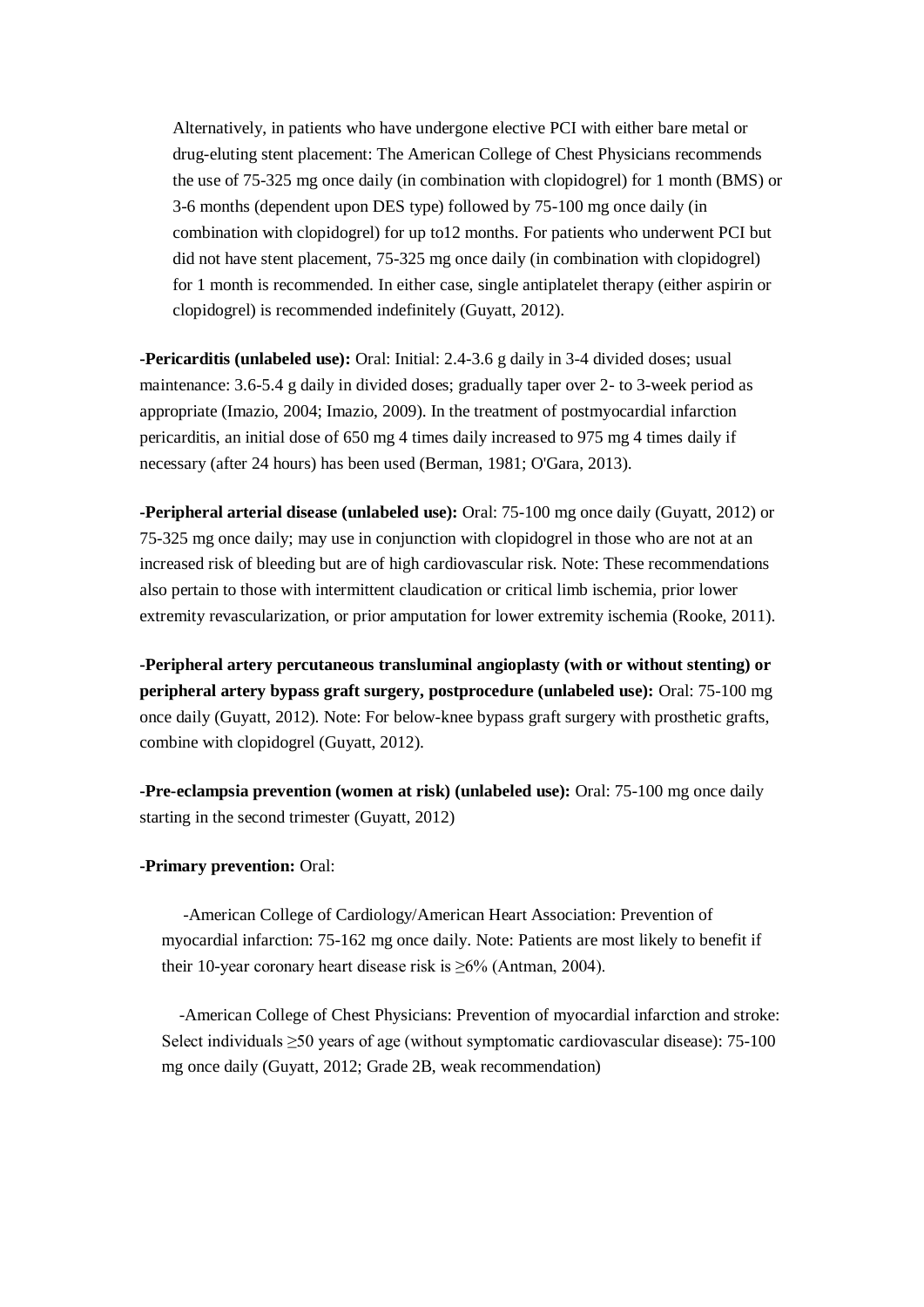### **-Prosthetic heart valve:** Oral:

Bioprosthetic aortic valve (patient in normal sinus rhythm) (unlabeled use): 50-100 mg once daily. Note: If mitral bioprosthetic valve, oral anticoagulation with warfarin (instead of aspirin) is recommended for the first 3 months postoperatively, followed by aspirin alone (Guyatt, 2012).

### **-Mechanical aortic or mitral valve (unlabeled use):**

-Low risk of bleeding: 50-100 mg once daily (in combination with warfarin) (Guyatt, 2012)

-History of thromboembolism while receiving oral anticoagulants: 75-100 mg once daily (in combination with warfarin) (Furie, 2011)

-Transcatheter aortic bioprosthetic valve (unlabeled use): 50-100 mg once daily (in combination with clopidogrel) (Guyatt, 2012)

### **-Stroke/TIA:** Oral:

 -Acute ischemic stroke/TIA: Initial: 160-325 mg within 48 hours of stroke/TIA onset, followed by 75-100 mg once daily (Guyatt, 2012). The AHA/ASA recommends an initial dose of 325 mg within 24-48 hours after stroke; do not administer aspirin within 24 hours after administration of alteplase (Jauch, 2013).

 -Cardioembolic, secondary prevention (oral anticoagulation unsuitable): 75-100 mg once daily (in combination with clopidogrel) (Guyatt, 2012)

 -Cryptogenic with patent foramen ovale (PFO) or atrial septal aneurysm: 50-100 mg once daily (Guyatt, 2012)

 -Noncardioembolic, secondary prevention: 75-325 mg once daily (Smith, 2011) or 75- 100 mg once daily (Guyatt, 2012). Note: Combination aspirin/extended release dipyridamole or clopidogrel is preferred over aspirin alone (Guyatt, 2012).

 -Women at high risk, primary prevention: 81 mg once daily or 100 mg every other day (Goldstein, 2010)

## **Renal Impairment:**

 $-Cl_{cr}$  <10 mL/minute: Avoid use.

-Dialyzable (50% to 100%)